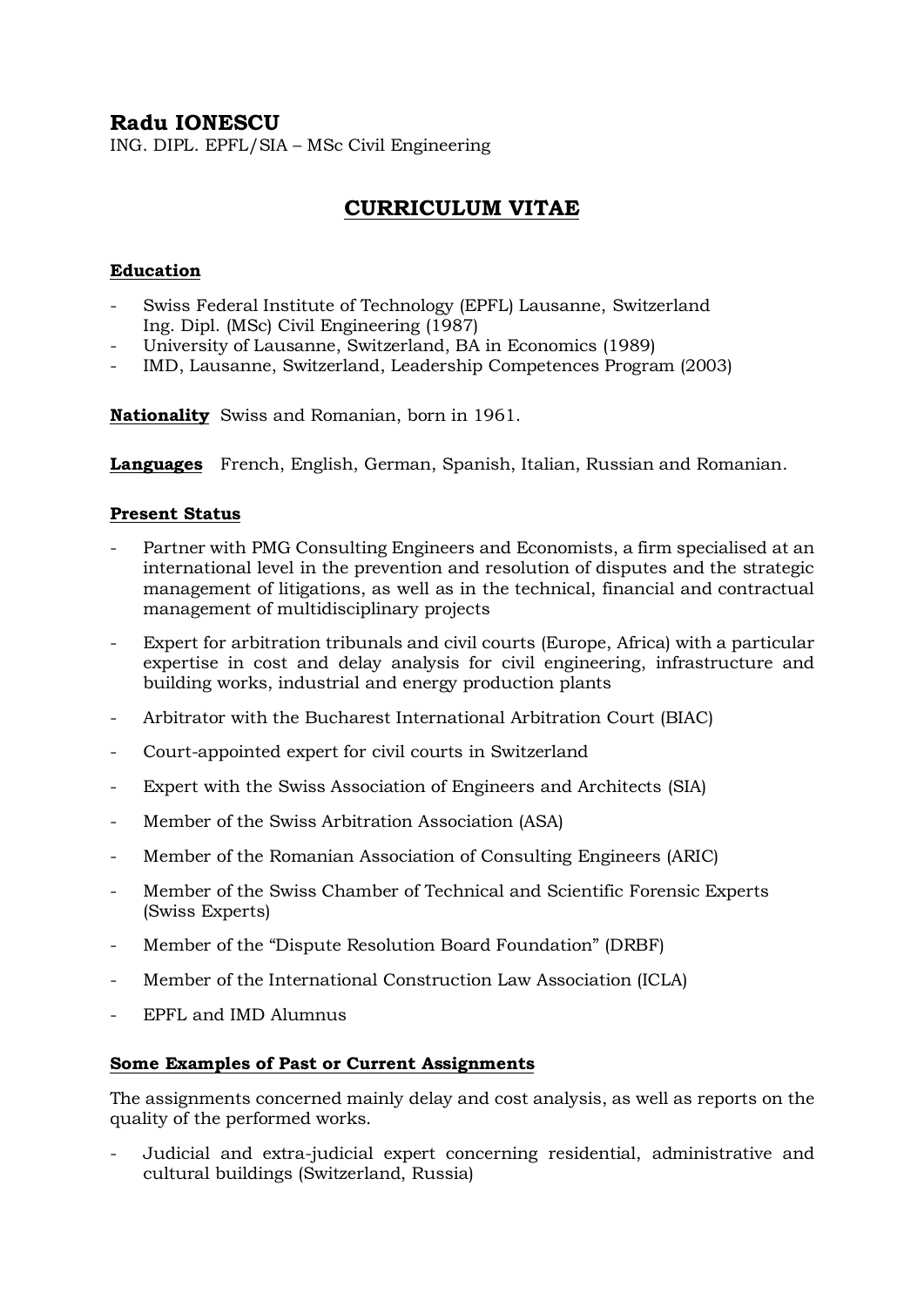- Expert in international arbitrations concerning civil engineering / infrastructure works, industrial and residential buildings, and energy production plants:
	- 2013 Party-appointed co-expert in an ICC case, Gas terminal, France
	- 2014 Party-appointed expert in an ICC case, Industrial site security, Algeria
	- 2014 Party-appointed expert in an ICC case, Wind turbines farm, Romania
	- 2015 Party appointed expert in an ICC case, FIDIC, Motorway, Romania
	- 2015 Co-expert nominated by the Tribunal, Milan Arbitration Court, Air condenser of an energy plant, Italy
	- 2016 Party appointed expert in an UNCITRAL case, Residential complexes and airport, Romania
	- 2016 Tribunal appointed co-expert in an ICC case, Metro, Hungary
	- 2016 Party appointed expert in a civil court litigation, Motorway, Romania
	- 2016 Party appointed expert in an ICC case, FIDIC, Motorway, Romania
	- 2017 Tribunal appointed expert by the Court of International Commercial Arbitration attached to the CCIR, FIDIC, Motorway, Romania
	- 2017 Tribunal appointed expert by ICC, FIDIC, National road, Romania.
- Co-expert in an ICSID procedure, Motorway tunnel, Slovenia
- Consultant in "construction contract management" and claim management:
	- 2013 2014 Implenia SA, Railways stations construction contract, Germany
	- 2014 2015 International Criminal Court, Contract management and preparation of claims (NEC 3), The Netherlands.
- Technical due-diligence reports for hotels, factories, residential and offices complexes in Switzerland, Russia, Romania.

#### **Past Professional Experience**

More than 30 years as consulting engineer and contractor, either with my own consultancy firm or with listed or family businesses.

At ease in various cultural environments and speaking several languages, I initiated or took part in amicable resolution of international commercial disputes.

Since 2013 Partner with PMG Ingénieurs – Economistes – Conseils, Switzerland Expert appointed in ICC, ICSID and civil courts cases for delay, cost and quality related issues relating to civil engineering, infrastructure and industrial projects. 2010 - 2013 McDonald's Switzerland

> Member of the Board of Directors, in charge of the development activities (construction, real estate and maintenance).